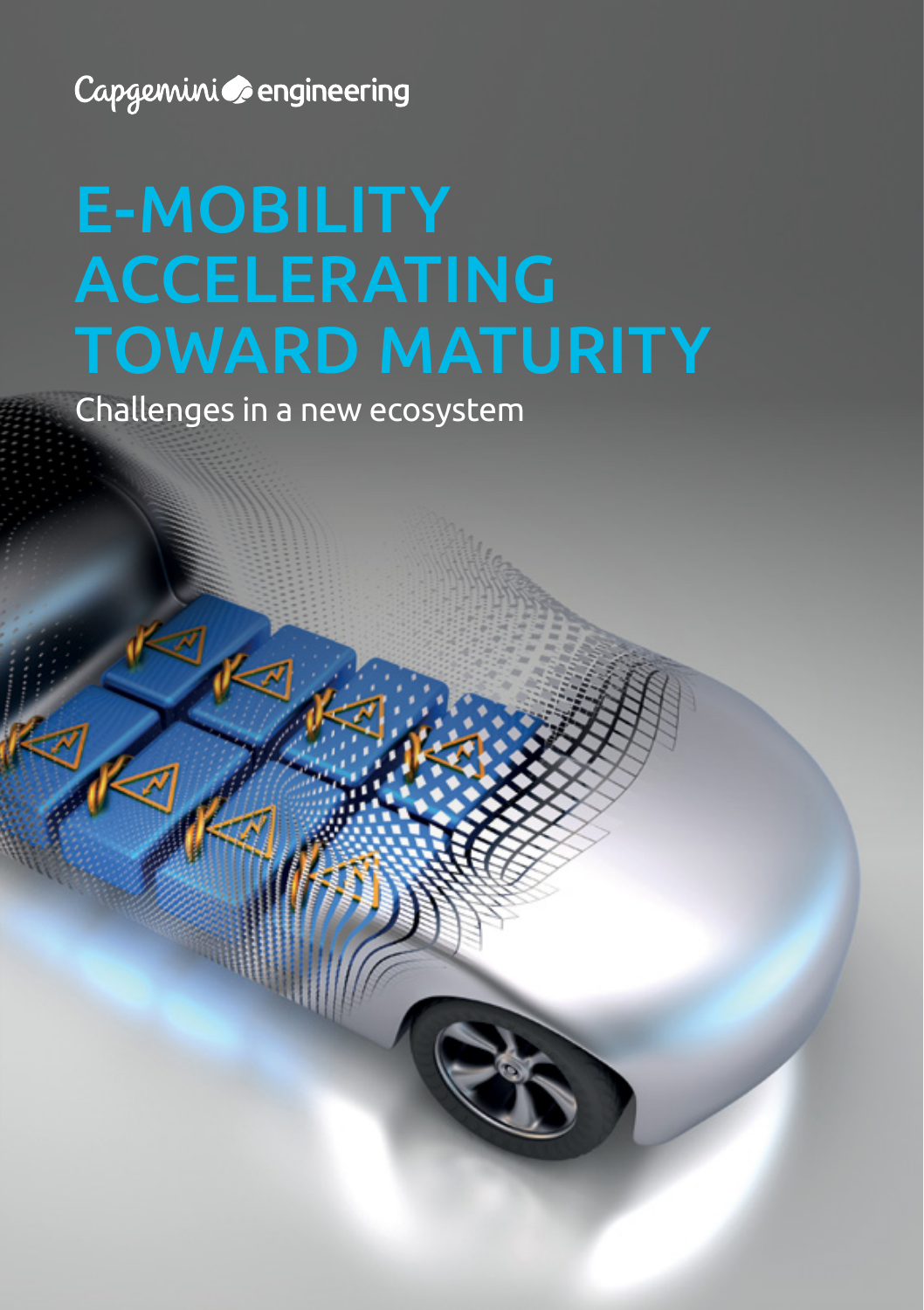### Table of contents

- **04...** Introduction
- **05...** Why e-mobility is unstoppable
- **08...** Challenges in a new automotive ecosystem
- **10...** Accelerating toward maturity
- **13...** Conclusion

# **\$480 billion**

Is the global electric mobility market forecasted in 2025

# **36 million units**

Is the sales forecast of electric vehicles (EV) in 2025 vs. 6.4 million in 2019

# **7.3 million**

chargers worldwide in 2019, demonstrating the rapid expansion of infrastructure for EV charging

## **52.5%**

Is the market share of China in 2019 for EVs, remaining the market leader followed by Europe (26%) and the United States (14%)

# **35 million units**

Is the projection of EV car production in 2030, dominated by BEVs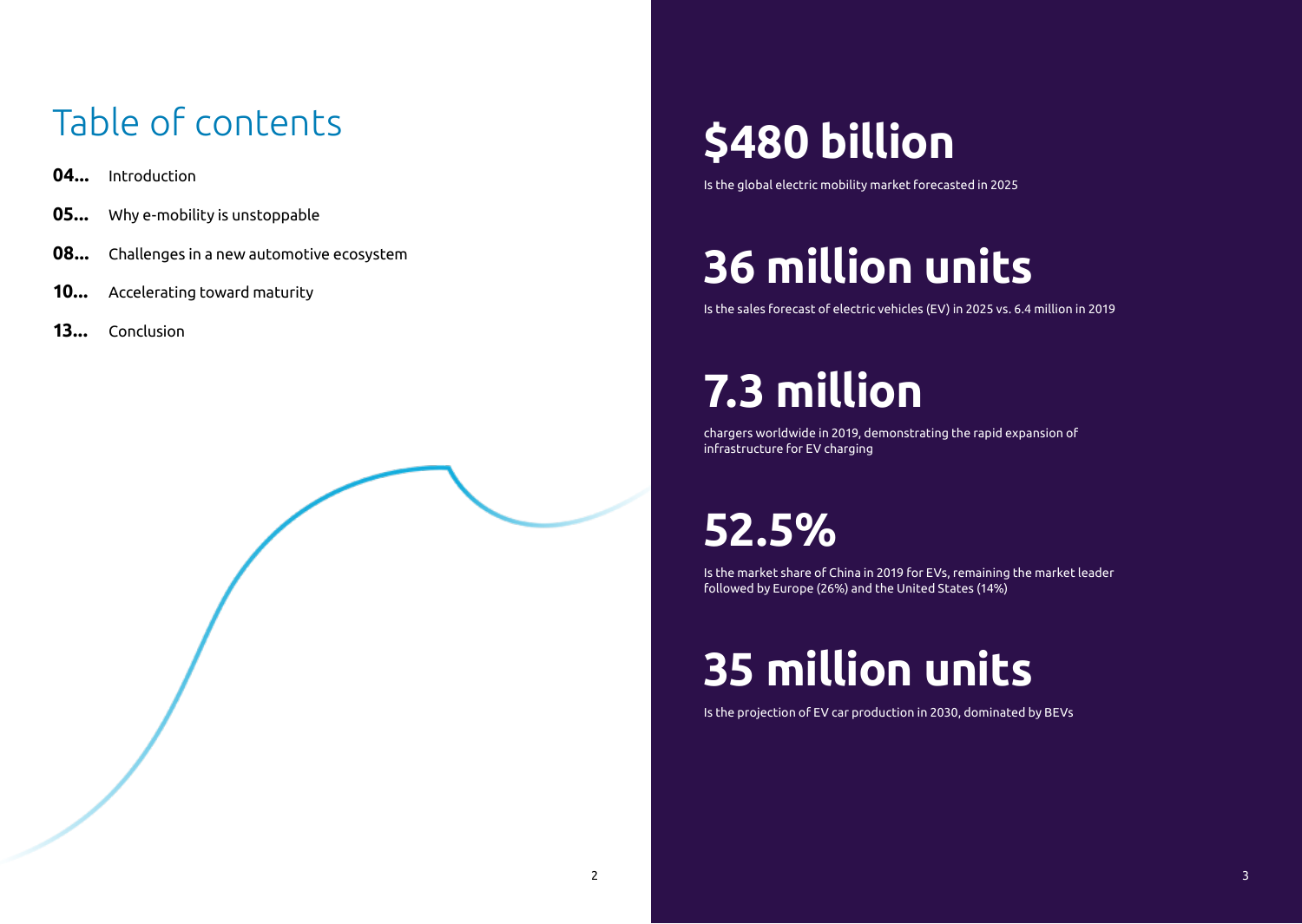### Introduction

Electric vehicles are nearing a turning point as changing consumer attitudes, improved battery economics, broader access to charging infrastructure, and stricter regulatory policies all present growth opportunities. However, the transition to electric propulsion will transform mobility industries and the transport sector globally.

For various, and obvious, reasons, e-mobility will gain major relevance in the upcoming years. Growing concerns about the environment are leading governments to encourage innovation and ownership of EVs, as well as emission rules for conventional internal combustion engines. With rapid urbanization posing new challenges to keep metropolitan areas livable, zero-emission and low-noise vehicles might be the only way to enter sustainable cities in the near future.

Developing and producing EVs on a large scale is complex, as an EV is not just another vehicle.

The challenge is to develop an attractive, cost-efficient package. Electrifying existing platforms or designing clean-sheet pure electric platforms mean a profound system change. With many new parts and technologies to integrate, no single automotive manufacturer can do it alone with the pace the market requires. With automotive supply chains already among the most complex in the world and facing multiple disruptions, adding a new technology domain like e-mobility involves a significant transformation.

### Why e-mobility is unstoppable

Global challenges such as climate change, urbanization, and the energy transition toward renewables are driving electrification.

The Paris climate conference COP21 witnessed the first ever legally binding climate deal. Additional governments are now increasing pressure to make electric vehicles a more important part of the mobility landscape. The plan includes a joint effort toward sustainable e-mobility. The global e-mobility market size is expected to reach around USD 490 billion by 2025[1].

### **Climate change**

Global warming is a fact, and CO<sup>2</sup> values have never been higher. Despite the withdrawal of the US, which represents a large part of global emissions, nearly 200 parties have signed the Paris Climate Agreement as a global response to the threat of climate change. Under the Paris Agreement, each country must determine, plan, and regularly report on the contribution it undertakes to mitigate global warming.

One of its key objectives is to keep the global temperature rise in this century well below 20C from pre-industrial levels and to pursue efforts to limit the temperature increase even further to 1.5°C. The International Energy Agency analysis finds that to

1. Grand View Research, 'Electric Mobility Market Size, Share & Trends Analysis Report By Product (Electric Scooter, Electric Bicycle, Electric Skateboard, Electric Motorcycle, Electric Car, Electric Wheelchair), By Battery, By Voltage, By Region,

https://www.grandviewresearch.com/industry-analysis/electric-mobility-market

And Segment Forecasts, 2019 - 2025', 2019, available from:

achieve this climate objective, a profound transformation of energy production and consumption needs to occur by 2050:

- Nearly 95% of electricity would need to be low-carbon by then, compared with about a third today, led by renewables
- 7 out of every 10 new cars would need to be electric, compared with 1 in 100 today
- The entire existing building stock would need to be retrofitted and the CO<sup>2</sup> intensity of the industrial sector would need to drop by 80% below today's levels
- Fossil fuels, in particular natural gas, would still be needed in 2050, but would account for 40% of energy demand, around half of today's level
- \$3.5 trillion per year in energy-sector investments would be needed on average until 2050, which is around twice the current levels of investment

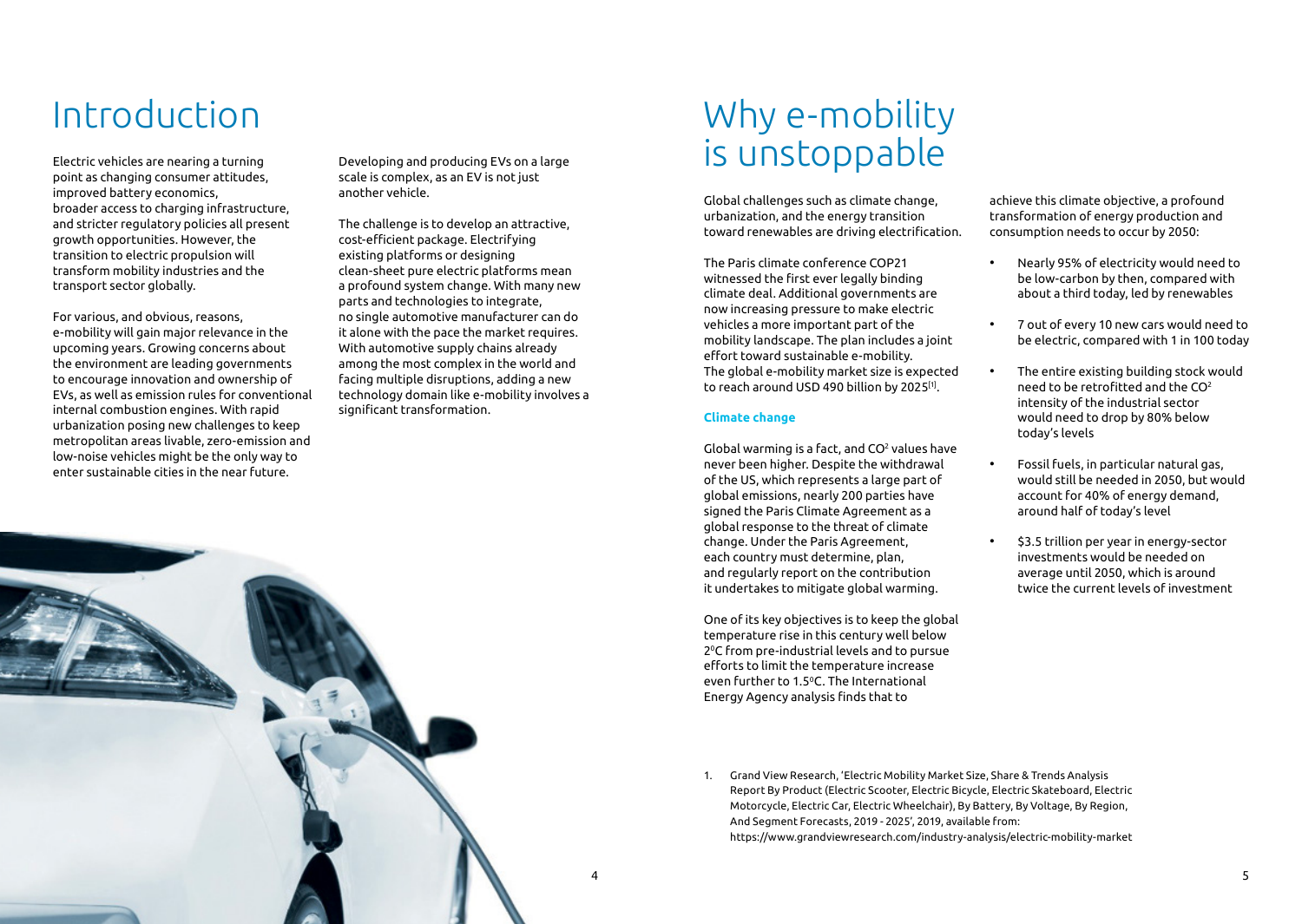#### **Increased urbanization**

Today, cities already account for 50% of the world's population. An additional 2.5 billion people will live in cities by 2050, increasing energy demand and the need for transportation of people and goods. As a result, cities and suburbs will be noisy, congested, and prone to smog. This is even more the case in densely-populated metropolitan areas in emerging countries such as Beijing, New Delhi, and Mexico City. They all suffer from congestion and poor air quality.

In the nearly 10 million-strong city of New Delhi, the number of cars has increased from 180,000 to 3.5 million in the last 30 years. Still, it's the city's coal powered plants that are causing the biggest problem. They account for around 80% of total air pollution in the city. Urbanized areas will have to undergo significant transformations to create sustainable living conditions for their residents. The future of mobility is shared, electrified, and powered by renewable energy.

#### **Energy transition toward renewables**

According to the International Renewable Energy Agency, cities are responsible for 70% of man-made CO<sup>2</sup> emissions. Cars, heating, cooling, and lighting systems work around the clock, consuming energy and causing emissions. According to the 2019 renewables global status report, the power sector is driving rapid change toward a renewable energy future, but the overall transition is not advancing with the speed required.

At current consumption levels and known fossil fuel sources, we could run out of oil by 2052, gas by 2060, and coal by 2088.

But the world is not completely on track to meet international climate and sustainable development goals. Renewable energy sources offer us a way to avoid this (fossil-fueled) energy time bomb. Around a fifth of the world's primary energy supply already comes from renewable sources such as wind, solar, hydro, and geothermal. This sector is expected to continue growing by 2.6% each year until 2040.

#### **Reducing emissions and going electric**

Decarbonization of the transport sector is an important transition as the sector generates 23% of global energy-related CO<sup>2</sup> emissions. According to the International Energy Agency, this transition will require continued electrification of global rail transport infrastructure as well as electric propulsion for at least 20% of all road transport vehicles (cars, 2 and 3-wheelers, trucks, buses, and others) by 2030.

The Paris declaration on electro-mobility and climate change calls upon governments at all levels as well as businesses, cooperative initiatives, and others to take action, overcome challenges, and advance global momentum for electro-mobility. The key challenges range from the need for technological developments to greater availability of renewable energy to be ensured by energy companies, not to mention government regulations supporting e-mobility, availability of durable and easy-to-use charging solution infrastructure in line with automotive sector cost guidelines, and bringing a range of efficient and attractive electric vehicle models to the market.

Focusing on the automotive sector, we see major e-mobility investments with global automakers already announcing investments exceeding \$90 billion in electric vehicles. The electric vehicle market has reached a new high with 1.2 million units sold in 2017 and more than 165 models on offer. China is currently leading the market with a 49.5% market share, followed by Europe with 25.6%. The full e-mobility ecosystem (automakers, infrastructure, suppliers, etc.) is expected to become a \$390 billion global market and the total electric vehicles stock is soaring to 548 million by 2040, about 32% of the world's passenger vehicles.

Countries such as the UK and France announced that they will not allow ICE sales by 2040. China runs ahead and sets hard targets starting in 2019. These targets are based on a credit rating system for so-called new energy vehicles that include battery electric vehicles and plug-in hybrids. By 2020, car makers need to have a new energy credit rating of 12% of their annual sales. All companies selling more than 30,000 cars annually have to comply, by credits from other companies exceeding the quota or be subject to penalties.

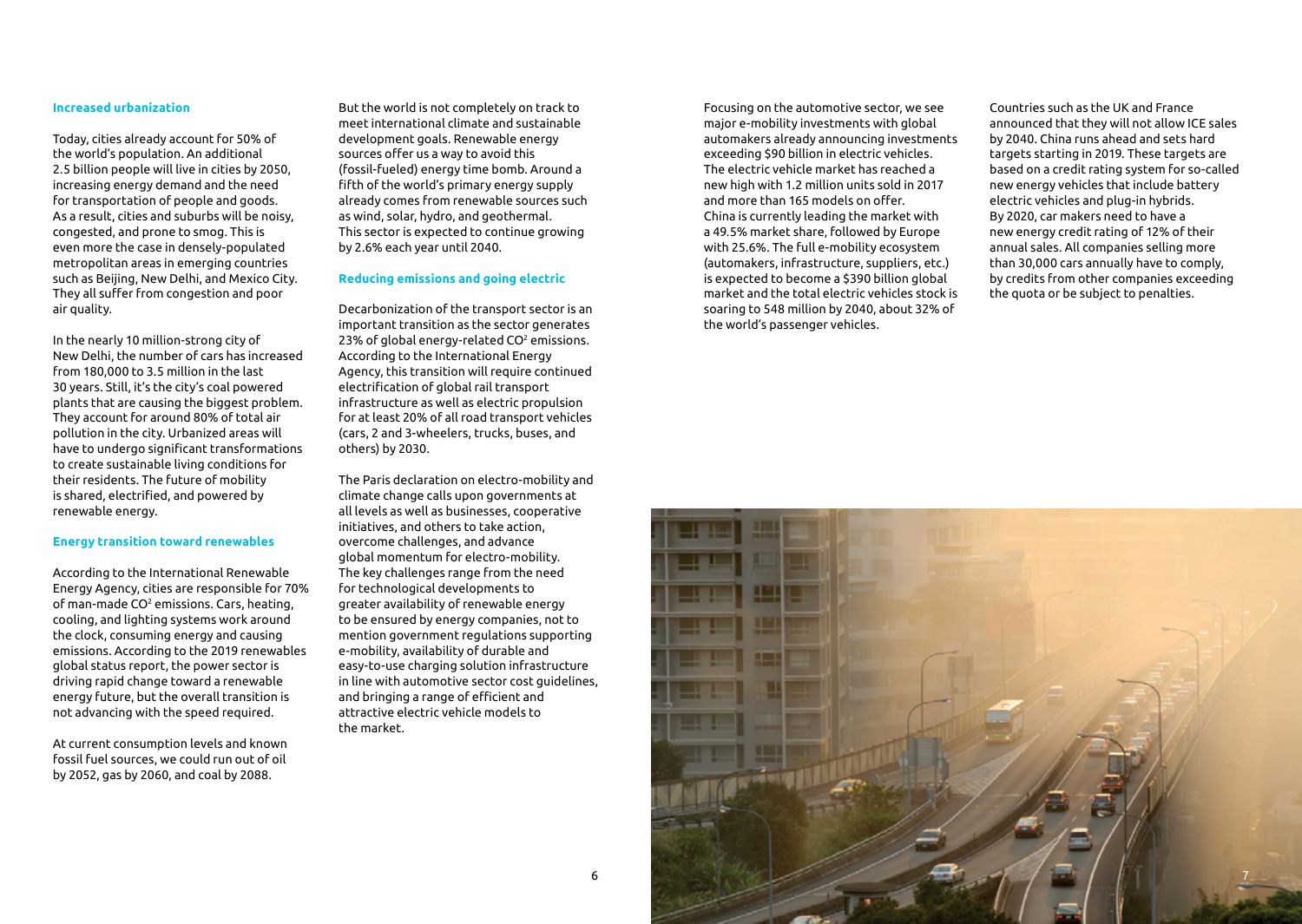### Challenges in a new automotive ecosystem

The challenge to develop and produce EVs quickly, cost effectively, and on a large scale is complex, as an EV is not just another vehicle.

Requirements are different, new vehicle architectures are needed, and novel components and technologies have to be selected, tested, and integrated. As all of these aspects are new, a high level of co-creation will be expected of system integrators. OEMs, tier 1s, and new entrants are fighting for their positions in the future ecosystem. They all need partners to fulfill their goals in time, quality, and cost.

#### **Challenges from an automotive perspective**

Just think of autonomous vehicles, electric vehicles, digitization, and new mobility concepts, and it becomes clear the automotive industry faces more challenges than ever before. All of these challenges will not be solved with a single innovation. Moreover, with e-mobility, the market is not only dependent on the excellence of the underlying technology, but also on the societal, infrastructural, regulatory, and political landscape.

The auto industry has specialized in creating a plethora of vehicle variants on standardized, well engineered, and tested platforms, leveraging huge economies of scale. This is basically why the complex and customized vehicles of today are affordable. In order to make e-mobility accessible to the masses, specific platforms are needed to be developed. In addition, new components such as batteries, charging systems, e-motors, and inverters, to name but a few, have to be selected and integrated to work together as a smooth system.

#### **A new ecosystem emerges**

With e-mobility technology rapidly advancing, the value chain is in constant motion, making it complex to integrate the latest evolutions during the design process. Taking these agile considerations into account, a high level of interaction and collaboration among a range of ecosystem partners is required. Because OEMs want to focus on their core activities and no single player wants to do it all by itself, the role of independent engineering, research, and development partners, as connecting factors in the ecosystem, will be critical for success.



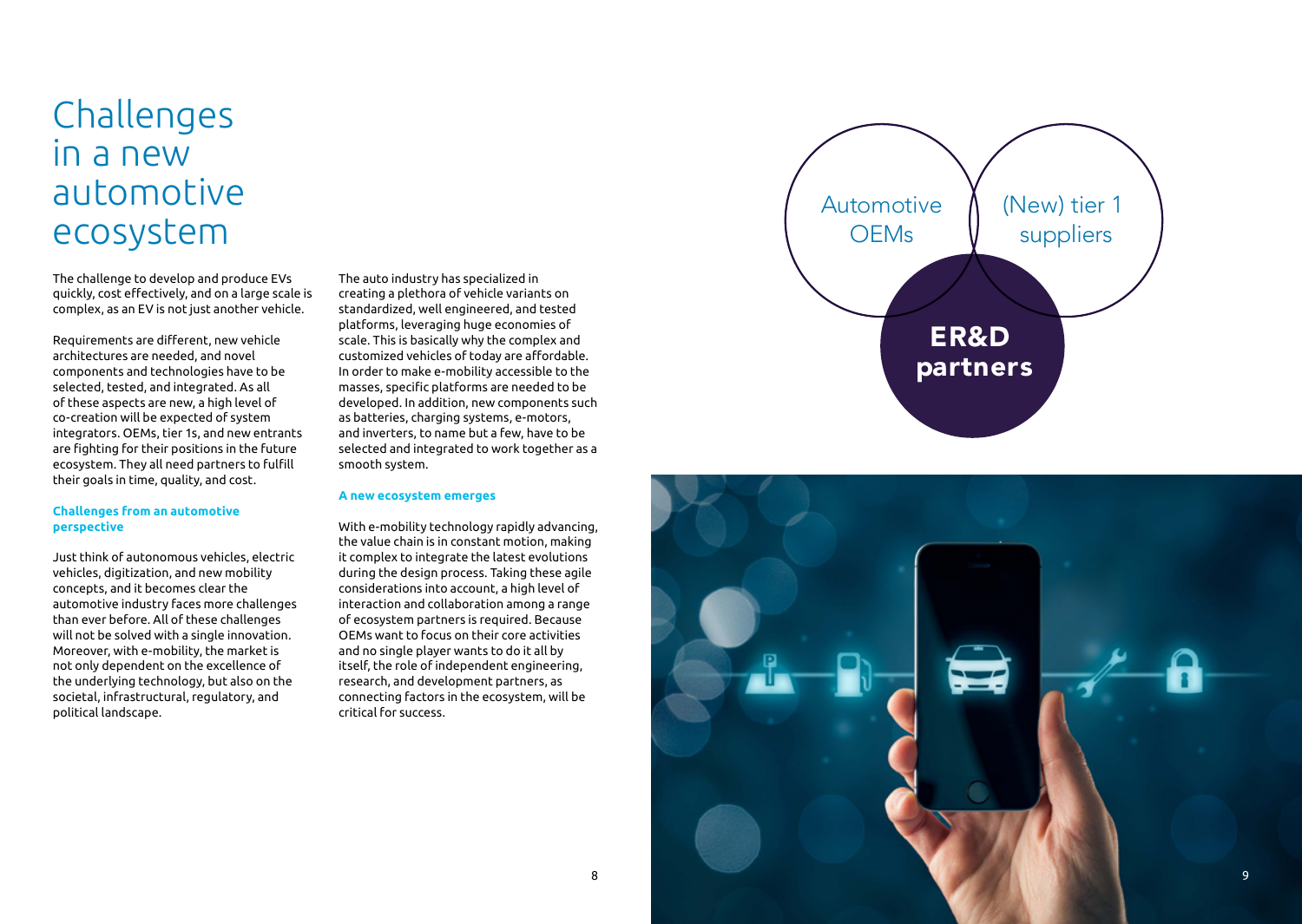### Accelerating toward maturity

As e-mobility technology is maturing, existing barriers for widespread adoption such as battery costs, range, charging time, and infrastructure are overcome.

### **E-mobility technology is advancing**

The huge development spendings in the recent years have dramatically advanced the available technology for electrification. Hand-in-hand with this progress, the potential field of application has also grown (passenger cars, trucks, buses, shuttles, tractors, etc.). The real complexity of electrification emerges in the system integration of high-performance, high-voltage components, especially batteries with drivetrain and charging systems. It requires system architectures that are compliant to safety standards of ISO-26262 and beyond. Safety must be guaranteed in every scenario, as milliseconds in power shut-off influence system behavior and therefore, ultimately, passenger safety.

Integration and safety issues cause a high amount of (re)engineering in the components and high-voltage systems, in hardware and software alike. Unit and system test scenarios have to be developed to test crucial circumstances under new requirements for test equipment. Additionally, the development cycle of electric vehicles should be agile to adhere to the same deadlines and ultimately costs as conventional vehicles.

### **Barriers for widespread adoption are disappearing**

Affordable battery capacity has been improved, which means that the range of the vehicles has changed. The typical range from available electric cars has increased from 150 km to 500 km with one charge under realistic conditions. The technical benchmark for existing vehicles is to reach a range of approximately 1,000 km as well as improve cell chemistry to drive down cost and make it more affordable (€/kwh).

Although the energy content of battery cells has been increasing over the years, smarter packages make it possible to put even more capacity (28Ah -> 63Ah) into the same volume, with a weight increase of only 25%. In the near future, we can expect batteries with an energy density increased by a factor of 2-3.

The lifetime of a battery is no longer a blocking point today. With 4,000 equivalent full charge cycles – before reaching 80% depth of discharge (DoD) compared to the rated capacity – the lifetime of the battery is already exceeding that of the vehicle. Batteries will get a second life as they are used as stationary storage.

In the last few years, technology has made significant developments toward better charging infrastructure. Charging time can be reduced from overnight (six to eight hours) to 20 minutes by using high power charging stations. Charging infrastructure is developing fast. At home, 22kW power – readily available at most single houses – is enough to fully charge the most powerful electric vehicle overnight. The urban infrastructure of fast chargers with 50kW power is growing rapidly, with parking providers, supermarkets, and shopping malls sometimes even offering free charging. Infrastructure of high-power charging points with a power range of 100kW to 450kW at strategic locations such as highways and defined urban locations is increasingly available for vehicles capable of fast charging.

An additional benefit will be bi-directional charging, allowing the power supplier to use the batteries in the vehicles for grid balancing and as an energy buffer. This requires new intelligence to be integrated into vehicles, to communicate with the grid and the grid power control.

#### **Approach to electric vehicle development**

From idea to product, several issues have to be solved. A detailed study is needed to identify the use case as the requirements applicable to an e-car are obviously different from the one for a city e-truck, an electric shuttle, or an e-tractor. After identifying the use case of the vehicle, it is very important to prove technical and commercial feasibility. As a first research step in the study, the energy needed for the specific use case needs to be calculated.

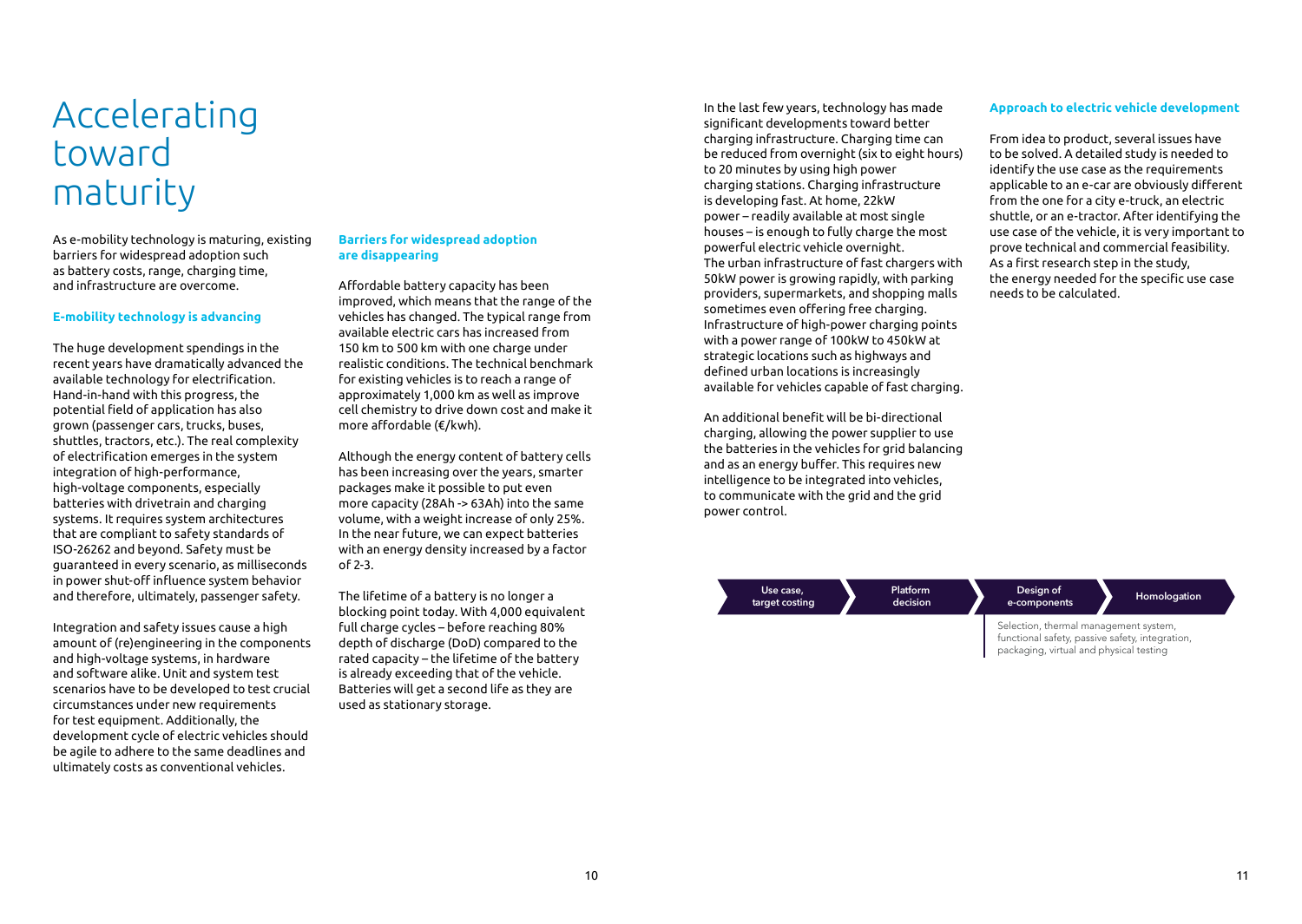#### **Different vehicles, different challenges**

In the example of an autonomous shuttle for rapid group transit, the requirements were defined with the use case boundaries such as speed, availability, capacity of people per hour, range, and operating costs. The technical feasibility study answered questions regarding power class, battery capacity, charging power possibilities, charging time, etc. With this information, the infrastructure needed could be planned and matched with the environment.

Specific requirements in this project were battery cooling and an acclimatized transport vehicle capable of operating in a high-temperature environment at relatively low speeds. For 2getthere, Capgemini Engineering covered the design, engineering, and assembly of the vehicle. The challenge was to develop a thermal management system for the vehicle and to calculate the power needed to specify battery capacity, taking charging boundaries into consideration.

In multiple and highly complex projects to electrify heavy-duty vehicles such as trucks and buses, it is key to focus on re-engineering from conceptualization, prototyping, and testing up to homologation. These vehicles are the future of mobility in urban environments to operate with zero emission and low noise.

In the upcoming years, we will see more special-duty vehicles with combustion engines going green. One example is the agriculture market, where fuel consumption and emissions were the main drivers for developing an e-tractor. Electrification does not only electrify the drivetrain, but also makes for accurate control of the working machines behind the e-tractor. The challenges in the development of this kind of vehicle are the thermal management of high-voltage components and system integration of these components.

Considering the smaller production numbers and often limited development capacities of specialized vehicle manufacturers, it is often more economical for development partners to take complete system responsibility for the electrification of the vehicle – from concept over integration to homologation.

### Conclusion

The development and spread of e-mobility is bringing us much more than increased comfort and quality of life. It also has to be seen as a way to meet our responsibility to cut down CO<sup>2</sup> emissions in order to fight global warming and keep the world a habitable place.

The future of transport has to be electric and shared in order to adapt to increasing urbanization. The advancements in electrification have been huge. But to keep that pace and master the challenges of product, infrastructure, and economies at the same time, it is vital to work in ecosystems.

It will be key to strengthen cross-functional collaboration between OEMs, tier 1 suppliers, as well as energy suppliers and governments to continuously develop the charging infrastructure and hence prepare the cities of tomorrow for the continuously increasing number of e-vehicles on the road.

### Authors

**Armand Bekke** Technical unit manager, e-mobility

**Gerard van Lankveld** Technical unit director



*Source: 2getthere*